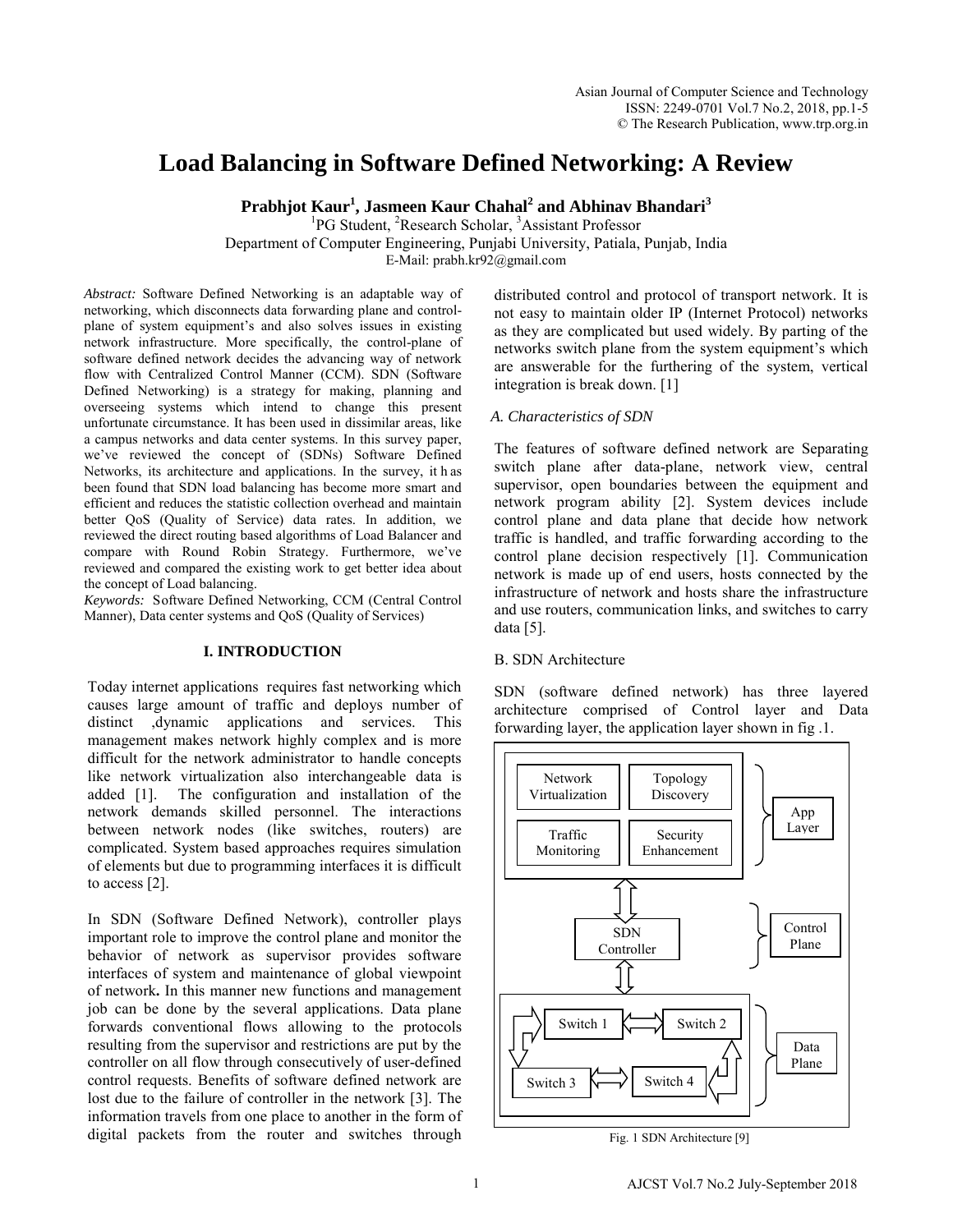## C. Controller

Plane of data is interconnected forwarding systems in network environment and connected by wireless radio channels or wired cables while control plane can be called as brain of the network as it has control logic. Southbound Application Programming Interface is a usual of instructions for the forward devices that is part of southbound interface. It also defines the protocol for communicating forward devices and elements of control planes. While northbound API (Application Programming Interface) is given to application layer by network working framework. This interface is recycled to application development. Separations of control-plane and data-plane are the main advantage of software defined network (SDN) that enables the centralized control. It makes system organization (which is reasonably central in the control-plane) simple while program ability of networks enables the innovations. Packet transferring and Packet dispensation methods is done by device of the network which are present in the data plane and requires programming by applications through interfaces (some northbound and southbound) example Open Flow [3].

## **II. APPLICATIONS OF SDN IN LOAD BALANCING**

These are used, they distribute the incoming load to the several servers, to protect single server from overloading.

- 1. Network virtualization secures physical network and separates the network into many components. When new software component is added, network virtualization improves speed and automation of the network.
- 2. Topology discovery is service that is allotted by the SDN controller. It provides and maintains a global view of network.
- 3. Traffic monitoring provides the required data to alert the derivers regarding problems and statistics essential to road engineers like vehicle count, speed, occupancy, etc.
- 4. Security enhancement is the improvement of security abilities and offerings beyond the basic specification.

#### *A. Load balancing*

Load balancing works as an aware routing protocol in (SDN) software defined networking, it is a necessary entity that assists the availability and scalability that leads to obtain the minimal response time of application. Millions of peoples are connected with the internet which causes web traffic that conduct network congestion and losses packets. So, to solve this problem Load balancing techniques method increases the network efficiency [6].

Present framework method of balance the load isn't useful aimed at the framework of Software Defined Network (SDN), where the main station or manager of network basics is completed by programs. To manage the load of server is easy which is connected to the controller of the

framework. But various criteria for server management are required to balance the load for servers on SDN (software defined network) network [7].The workload is divided into CPU, or describes, computer cluster, network link or computer. In load balancing process the inbound IP(internet protocol) traffic can be divided into multiple servers, is also improve the working capacity of servers. It forwards the request of the client to the backend servers and gets replies from servers, which it replies to the client. It also helps the clients from connecting directly to the backend servers which secure the structure of internal network and prevents from attack on the network [8].



Load balancing technique maximizing the throughput and minimizing the interval of response time and reducing the jam. The traditional networks of load balancing method haven't detailed but Software Defined Networks are much efficient with high performance. According to the industrial concerns the issue in load balancing the most important issues in software defined network connected research. The balance load is a constituent of software defined network manager, which is situated in a reasonable central-point of choice and methods could be connected on it. The load balancing can implement in physical equipment or in software. It has different methods like still, lively or grouping of both. In these methods the user cannot be predicted as the rules are specifically customized in stack balancer. The static load is adjusting strategy can be inproductive in a system on the other hand the vigorous method are additional effective as the load is distributed dynamically [9].

#### **III. RELATED WORK**

In this section, various papers study software defined network in load balancing. In these paper found that the various issues in software defined network to overload the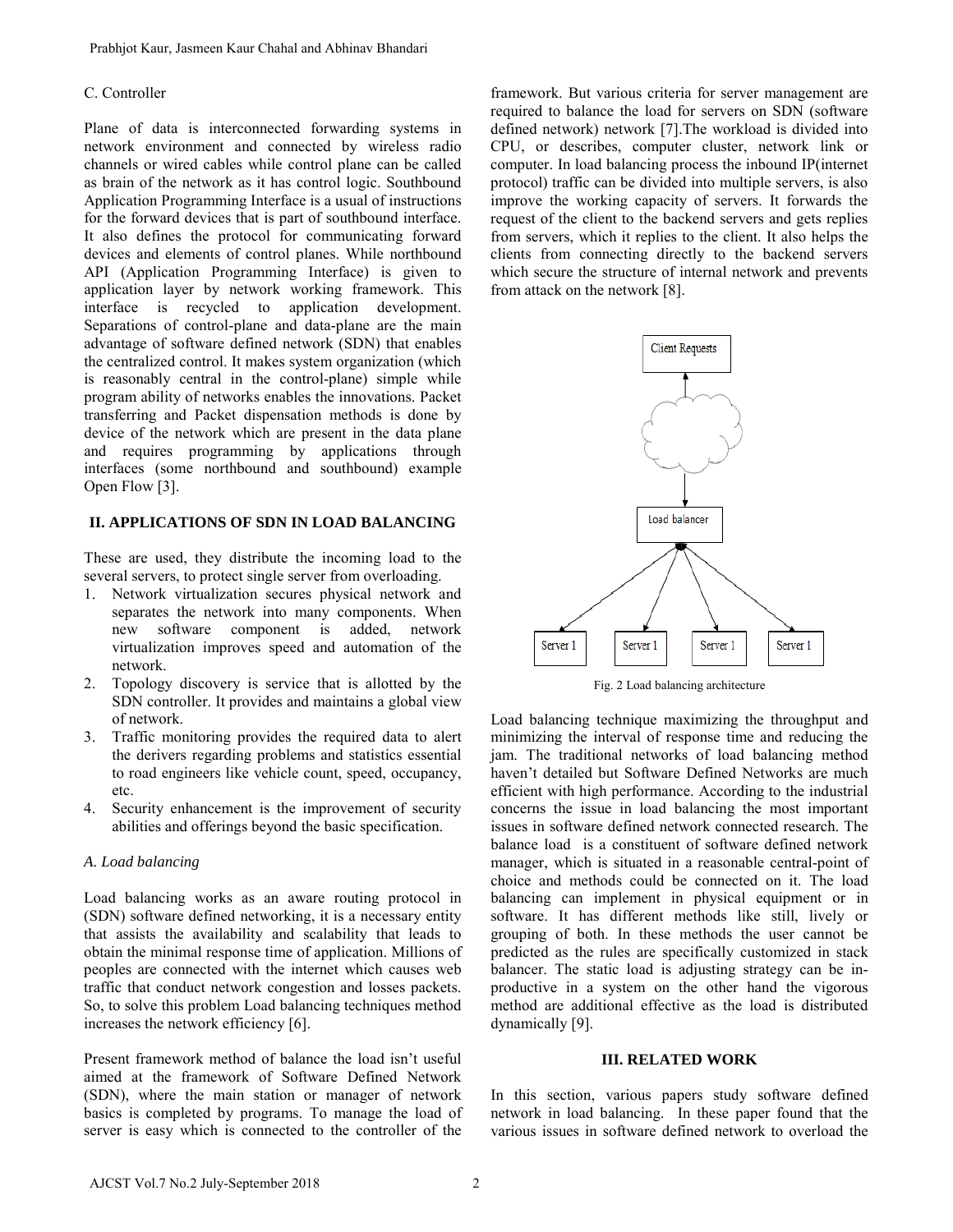information in the network. To overcome the load in the software network studied various optimization approach used.

Sukhveer Kaur *et al.,* [10] introduced an SDN application for executing server load balancing. The basic idea of SDN consists of logical centralized network control in SDN controller. To solve the issue of unnecessary latency they implemented direct routing based load balancing algorithm.

Mu Sub *et al.,* [5] proposed a two LVS based technique to decrease the problem of over-head of the supervisors and forward loop, and to reduce controller synchronization. When load of a s erver exceeds an amount more than the threshold the LVS handles the synchronization state. Min

Luo *et al.* [11] proposed PTAA that can erase the problem of balancing in a way of effective parallel. Addressed load balancing of in band manage rush and evaluated the performance confirmation of demonstrating communication of PTAA with least eighty percent delay reduction through an approach which is fast and had low complexity. The location of the controller is additional used for the finding the optimize network end to end delay.

D. Perepelkin *et al.* [12] developed software application and visualized design environment in software defined networking with quality of service. The paper has focused on set pavement of reserved routes that are set accordingly to the indicator of QoS and paved route based on paired shifting with balance the load. Giving to the indicators of way difference the alignment and optimization of load is done.

V. Byshov *et al.,* [13] has dynamic load balance algorithm with quality of service. The parts of links that are loaded and network routes are balanced.

S. Attarha *et al.,* [14] to avoid the over utilization of link in the environment of software defined networking proposed an efficient algorithm. The manager is accountable for the monitoring the condition of the system and decide switches to be used occasionally. The new flow is routed towards the possible shortest path but in case the path is not blocked with traffic otherwise controller find a back-up path. To resolve the issue of traffic overloading the algorithm selects the lowest possible number of flows and if not they are directed to the backup paths.

U. Mahlab *et al.,* [15] proposed a strategy called discontinuity aware load adjusting for optical systems that upgrade the heap dissemination over the system. The localization minimizes cost for the new link development. To measure load imbalance, proposed entropy based metric.

P. Wang *et al.,* [16] considered the size of flow table; capacity of data link with packet in message load, study has been conducted on the control link problem of load balancing.

C. Yu *et al.,* [17] has stated software defined networking architecture that is center based and a new technique for load balancing. Dijkstas and Q-learning based are simple than the DNQ which is more complex than two. To optimize the interval of time for path re-selection the center based architecture will store suboptimal paths.

HeejuneAhn *et al.,* [18] by proposed algorithms, topological based filtering rules to set up and maintain stage and the three layered structure in switch-flow benches and Flow Tracker could reduce the challenges in an important level. For the dynamic control of the firewall, the delay and overload are inherent.

HongliXu *et al.* [19] on the software defined networking test bed the proposed partial statistical collection and the re0routing methods are implemented on it.

Anil Kumar Rangisetti *et al.* [20] proposed a QALB algorithm that is centralized so that load unbalancing in the network and improve the quality of service for GBR USE.

Lin Mao *et al.* [21] analyzed the benefits of Software Define Network in production with load balancing in cloud computing, Quality of Services assurance and multi-manner deployment, and suggest an examination leaning load adjusting mechanical assembly in Software Defined Network. Objective at the issue of load lopsidedness in partitioned administrator, a heap mindful development relies upon stack detecting is proposed.

D. Li *et al.,* [22] developed an efficient migration model based on greedy model that can use to tradeoff cost between migration and load balance rate.

HongliXu *et al.,* [23] proposed a technique called TRPS (tag based protocol placement) used aimed at the wild-card direction-finding. The results of TRPS and HR, JPT evaluated with other wild card direction-finding and hybrid routing has been shown higher efficiency.

## **IV. COMPARISON TABLE**

Table I describes various methods, advantages, limitations and performance parameters of previous researches. In this survey paper, we've studied various methods of SDN in load balancing POX open flow controller and Load tester and Web server.

## **V. CONCLUSION**

With the usage of internet by so many people, the network is congested by traffic of data. The congestion of traffic put pressure on the network infrastructure. So load balancing is essential component that can erase burden from the network. Load balancing finds the shorter path to communicate with user requests through switches. We checked on Load balancer with coordinate directing based calculations and its examination with Round Robin Strategy. Load Balancing in Software Defined Networking: A Review<br>
carefulceture that is center based and a new technique for<br>
carefulceture that is center based and a new technique for<br>
load balancing. Dijekuas and O-learning base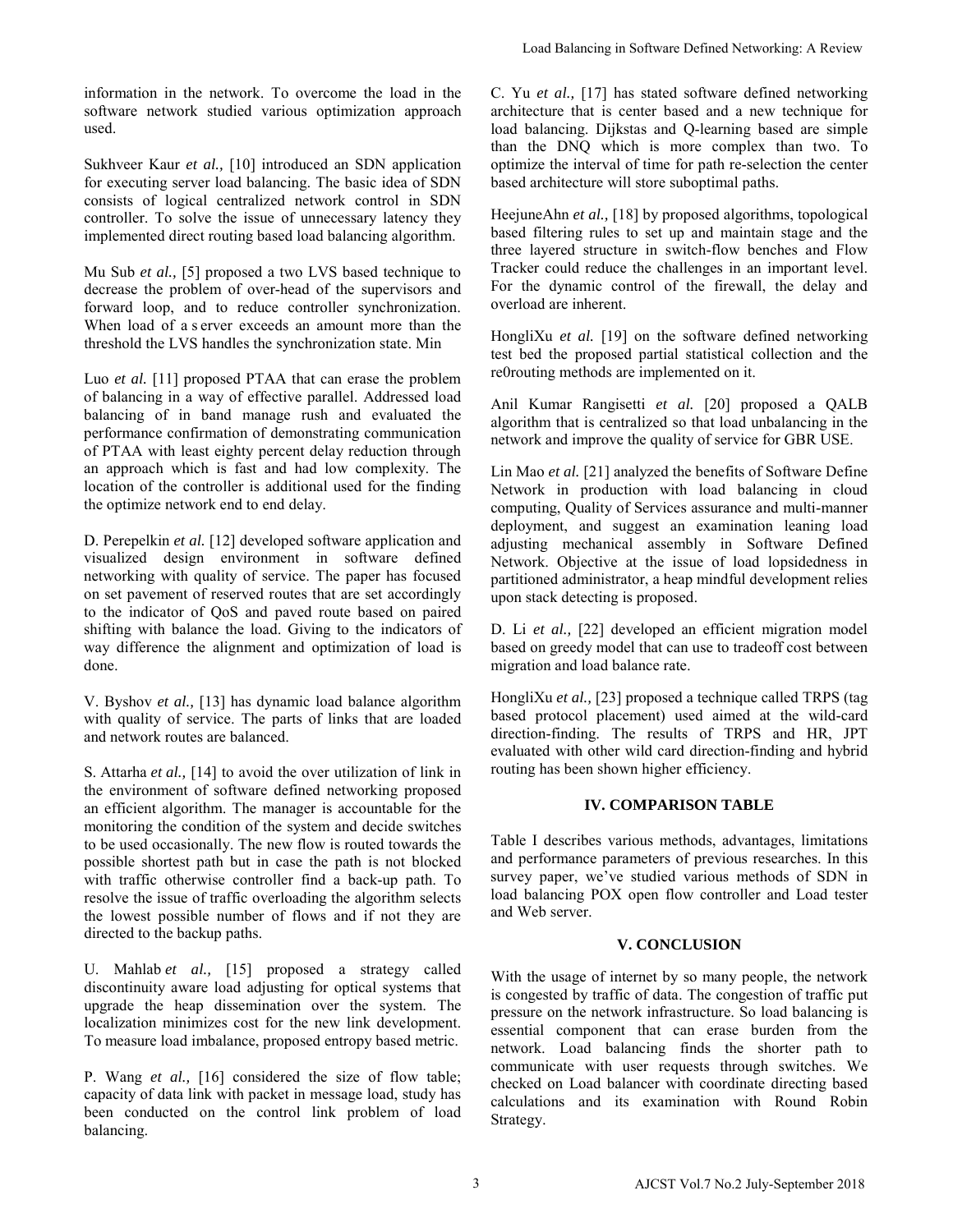| S.<br>No. | Name of paper                                                                                                                                               | <b>Methods</b>                                                                                                                                                            | <b>Limitations</b>                                                                                     | <b>Advantages</b>                                                                                                                                                                                                        | <b>Parameters</b>                                                                                      |
|-----------|-------------------------------------------------------------------------------------------------------------------------------------------------------------|---------------------------------------------------------------------------------------------------------------------------------------------------------------------------|--------------------------------------------------------------------------------------------------------|--------------------------------------------------------------------------------------------------------------------------------------------------------------------------------------------------------------------------|--------------------------------------------------------------------------------------------------------|
| 1         | Implementation of Server<br>Load<br>Balancing<br>in<br>Software<br>Defined<br>Networking (2016) [10]                                                        | POX Open-Flow Controller,<br>Siege (LTT) Load Testing<br>Tool, Apache Web Server.                                                                                         | Load balancer can be<br>particular<br>failure<br>point.                                                | Direct<br>Load<br>balancing<br>algorithms<br>avoid<br>latency.<br>Server responds<br>directly to<br>clients<br>and<br>Improved<br>performance.                                                                           | Response Time<br>Throughput<br><b>Transaction Rate</b>                                                 |
| 2         | Improving the performance<br>of load balancing<br>in<br>software-defined networks<br>through<br>load variance-<br>based<br>synchronization<br>$(2014)$ [24] | LDVS: - Least<br>loaded<br>domain<br>variation<br>synchronizes.<br>LSVS: - Least Loaded Server<br>variation synchronizes.                                                 | These methods are<br>not considered in an<br>actual test-bed.                                          | Attain circle free transfer and<br>high-quality<br>load balancing<br>presentation<br>with<br>less<br>organization<br>over-head<br>of<br>supervisors.                                                                     | Flow arrival rate<br>Flow durations                                                                    |
| 3         | Control traffic balancing in<br>software defined networks<br>$(2016)$ [25]                                                                                  | Polynomial interval of time<br>approx algorithm (PTAA)<br>for switch rush balancing                                                                                       | Considered for online<br>configurations                                                                | Solves load balance issue in an<br>effective and similar manner                                                                                                                                                          | Delay                                                                                                  |
| 4         | Visual<br>Design<br>Environment of Dynamic<br>Load<br>in<br>Balancing<br>Software<br>Defined<br>Networks [12] (2017)                                        | Multi-path<br>adaptive<br>direction-finding<br>process<br>with load corresponding in<br><b>SDN</b>                                                                        | Integrate only with<br>Mininet                                                                         | with<br>Incorporate<br>Mininet<br>virtual condition and fare<br>arrange topology to Mininet,<br>and additionally stack adjusting<br>administration input as per<br>calculation stacked into the<br>Open Flow controller. | Distance and Cost<br>metric                                                                            |
| 5         | of<br>Dynamic<br>Approach<br>Load<br>Balancing<br>in<br>Defined<br>Software<br>Networks with QoS (2017)<br>$[13]$                                           | Active<br>load<br>balancing<br>algorithm with QoS                                                                                                                         | Does not considered<br>for real networks                                                               | An extra switch likelihood of<br>method work. The m ajority<br>of<br>overloaded<br>segment<br>associations and routes in<br>stable<br>network<br>are<br>(are<br>unpacked)                                                | delay, bandwidth,<br>packet loss rate                                                                  |
| 6         | Balanced<br>A<br>Load<br><b>Congestion Aware Routing</b><br>Mechanism for Software<br>Defined Networks (2017)<br>[14]                                       | An efficient algorithm for<br>avoiding link overutilization<br>in SDN environment.                                                                                        | Cannot accept new<br>load.                                                                             | This technique<br>has<br>small<br>running interval of time and is<br>fast and efficient                                                                                                                                  | Packet Loss and<br>Throughput                                                                          |
| 7         | Entropy-Based<br>Load-<br>Balancing for Software-<br>Defined Elastic Optical<br>Networks (2017) [15]                                                        | Fragmentation aware load<br>balancing strategy for optical<br>networks                                                                                                    | Does not considered<br>the<br>failure<br>of<br>equipments                                              | The hit usefulness achieves the<br>lowest hit value, as predictable,<br>while deliver the worst entropy<br>performance.                                                                                                  | Weighted<br>Entropy and Hits                                                                           |
| 8         | Control<br>Link<br>Load<br>Balancing and Low Delay<br>Route Deployment<br>for<br>Software<br>Defined<br>Networks (2017) [16]                                | MCSF depends<br>the<br>on<br>algorithm for the CLB issue<br>and a turning based method<br>for the LRD issue                                                               | Reason<br>excess<br>crowding on s witch<br>links as no s witch<br>link<br>constraint is<br>measured    | the<br>Optimize<br>manager<br>connection load by around 50%<br>and<br>enhance<br>system<br>the<br>throughput by<br>about 65%<br>associated<br>with<br>preceding<br>approaches.                                           | Packet<br>Loss.<br>Uplink<br>Load<br>Fairness<br>and<br>Network<br>Throughput                          |
| 9         | Intelligent<br>Optimizing<br>Load<br>Scheme<br>for<br>in<br>Software<br>Balancing<br>Defined Networks (2017)<br>[17]                                        | An intelligent center based<br>on SDN architecture.                                                                                                                       | Considered<br>some<br>network<br>features<br>only.                                                     | Load<br>balancing<br>becomes<br>additional<br>intellectual<br>and<br>efficient.                                                                                                                                          | Latency<br>Packet Loss                                                                                 |
| 10        | Challenges of and solution<br>to the control load of<br>stateful firewall in software<br>defined networks (2017)<br>$[18]$                                  | Denial of Services detection<br>and<br>optimize<br>method<br>considered<br>intruding<br>by<br>packets processed / rejected<br>and time to avoid all<br>malicious packets. | Network<br>features<br>require to be taken<br>into measurement to<br>choose the sampling<br>frequency. | Distributed denial of services<br>attack detection become much<br>simpler in software defined<br>network than in non-SDN<br>network.                                                                                     | Simulation period<br>50<br>Time-slots<br>Singe<br>Attack<br>Wave Duration<br>Packet<br>Arrival<br>Rate |
| 11        | flow<br>statistics<br>Partial<br>for<br>collection<br>load-<br>balanced<br>routing<br>in<br>software defined networks<br>$(2017)$ [19]                      | adaptive<br>flow<br>figures<br>collection for load balanced<br>direction finding                                                                                          | It work for less<br>application<br>and<br>limited<br>controllers<br>only                               | reduce the<br>statistic<br>group<br>overhead                                                                                                                                                                             | Link load<br>Measure<br>Recall<br>and Peak Load                                                        |
| 12        | QoS Aware load balance in<br>software defined<br>LTE<br>networks (2017) [20]                                                                                | software defined networking<br>structure with OFeNBs for<br>generating central LTE RAN                                                                                    | QoS<br>parameters:<br>delay and jitter are<br>not considered.                                          | maintain better QoS data rates                                                                                                                                                                                           | Throughput                                                                                             |
| 13        | A Switch Migration-based<br>Decision-making Scheme<br>for Balancing Load in<br>SDN (2017) [21]                                                              | migration algorithm based on<br>greedy approach                                                                                                                           | Applicable for small-<br>scale wireless access<br>network only.                                        | Enables<br>elasticity<br>the<br>of<br>defined<br>software<br>network<br>managers via switch optimize<br>and can enhance migration<br>affectivity.                                                                        | Over load Ratio                                                                                        |

### TABLE I COMPARISON OF EXISTING WORK